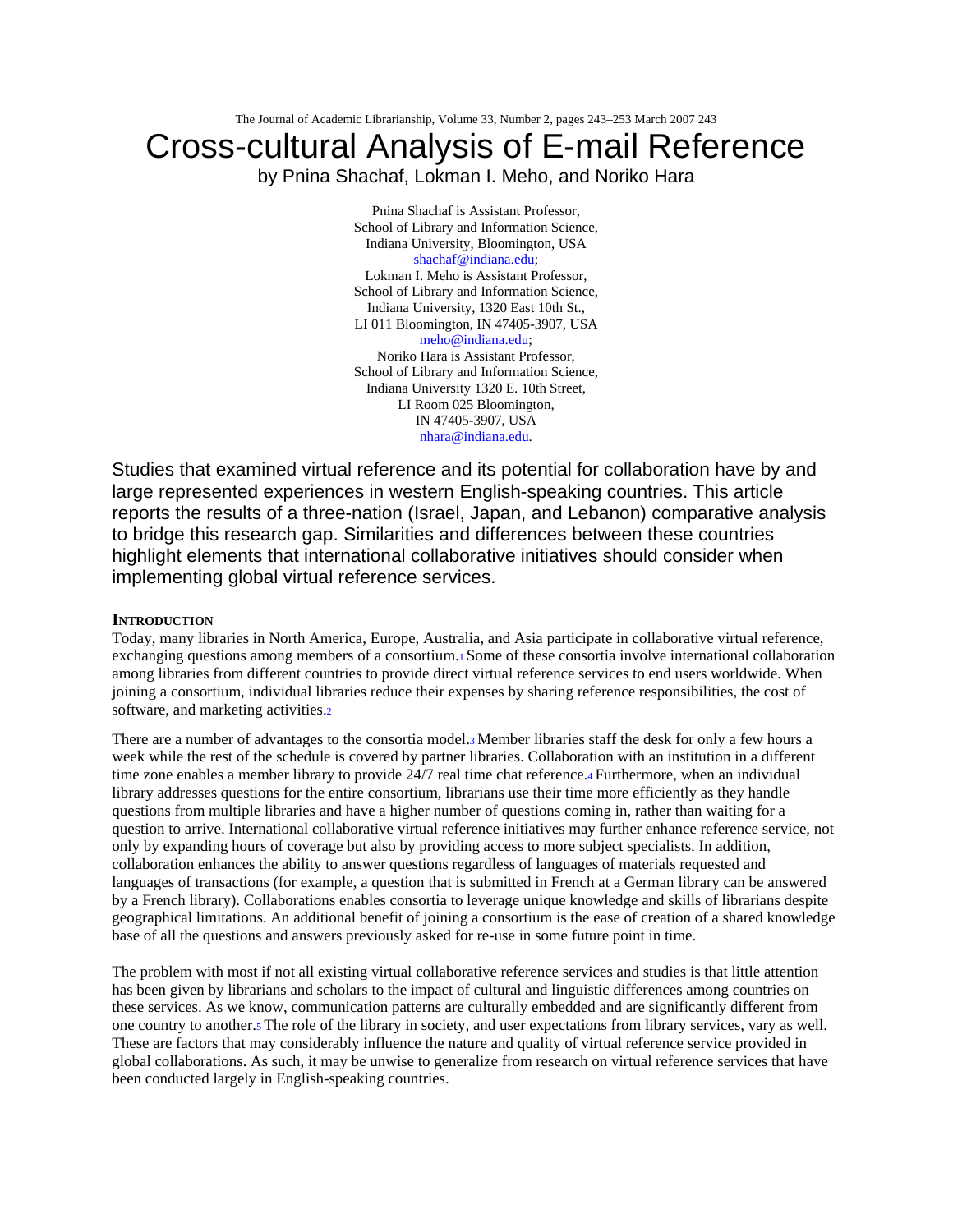Very few studies have focused on the provision of collaborative online reference services in non-English speaking countries. This is partially due to the newness of the phenomenon as well as the apparent assumption that findings from English-speaking libraries can be generalized to other countries. This study, therefore, attempts to respond to a lacunae in international and comparative Library and Information Science research—research of virtual reference services should expand to a more global context.6 The importance of the study is that it describes commonalities and differences in virtual reference services among several countries that are underrepresented in the literature. The study is also important because it identifies challenges that global collaborative virtual reference services may face upon implementation. Achieving these goals is significant for designing and implementing more effective and efficient global collaborative virtual reference services. Our study analyzes, compares, and contrasts asynchronous reference transactions from Israel, Japan, and Lebanon. We (1) identify the types of questions that virtual reference services are receiving in these countries; (2) develop an international questions taxonomy; and (3) identify methods used by librarians to handle virtual reference questions.

# **LITERATURE REVIEW**

#### **Collaborative Virtual Reference Services**

Successful collaborations, state-wide, national, or international, have been reported in the library literature. The largest collaborative virtual reference service today is QuestionPoint, a joint effort by OCLC and the Library of Congress that is based on the Collaborative Digital Reference Service (CDRS). When CDRS was launched in 2000, the Library of Congress and fifteen partner libraries were involved;7 by the end of 2004 more than 1,500 libraries in twenty countries were participating in QuestionPoint. QuestionPoint interface is now available in ten languages, supporting the provision of virtual reference services. Using QuestionPoint involves costs and benefits for international virtual reference partnerships.8

In addition to QuestionPoint, many state-wide consortia in the United States and nation-wide consortia in other countries provide virtual reference. These include, for example, in the United States: AskColorado,9 the Metropolitan Cooperative Library System (MCLS) in California, QuadANJ in New Jersey, Maryland AskUsNow!, Ohio's KnowItNow24x7, and Washington state's Virtual Reference Service, to name a few. Similarly, national collaborative virtual reference services exist in Australia-AskNow!,10 and in the United Kingdom-Ask a Librarian.11 Other European collaborative examples are: the ''Biblioteksvagten'' in Denmark, ''Ask a librarian'' in Finland, ''Die Deutsche Internetbibliothek'' in Germany, ''Lapponica Information Service'' in Lapland, ''Al@din'' in the Netherlands, ''Pregunte, Las Bibliotecas responden'' and ''La Biblioteca Responde'' in Spain, and ''Fr3ga biblioteket'' in Sweden. In Asia, collaborative examples include: ''Reference Point'' in Singapore, the Virtual Reference Desk of the Shanghai Central Library, and the China Academic Distributed Collaborative Virtual Reference System (CVRS), which is planned to be launched by the end of 2005.12

Examples of international collaborative virtual services include a joint effort between libraries of the Australian consortium (GAELIC) and a Florida academic library;13 Somerset libraries in the UK with Brisbane City Council Library Service in Australia and Richmond County Public Library in South Carolina;14 Chasing the Sun—a virtual reference service between health science libraries in Australia and the UK;15 a collaboration among libraries in France, Germany, and Poland; and a collaboration among reference librarians at Slavic and East European Library at University of Illinois at Urbana Champaign, the Jagiellonian University Library in Krako´w (Poland), and the Russian National Library in St. Petersburg.16

#### **Issues in International Collaborative Virtual Reference**

International collaborative virtual reference requires librarians to be aware of cultural differences and information behavior. However, studies examining the impact of cultural diversity on information seeking behavior in libraries are scarce.17 Scholars addressed the cultural diversity of users in terms of country of origin and ethnic background and focused on the effect of students' heterogeneity on information seeking behavior, research skills, and library usage.18 Ziming Liu reported that international students in the United States, who were proficient in English and whose home countries are strongly influenced by American culture, encounter fewer difficulties in using American libraries; this finding was concurred by Mengxiong Liu.19 Mengxiong Liu and Bernice Redfern found that students' success level and English proficiency, frequency of library use, and frequency of reference desk inquiry are positively correlated.20 Lucinda R. Zoe and Diane DiMartino reported that East Asian students request more assistance in searching full-text databases than native English speakers.21 In short, studies have found that students from different countries have different perceptions and exhibit different use patterns of the library. Barriers to effective communication in the library include language, conceptual awareness of library services, and philosophy of education.22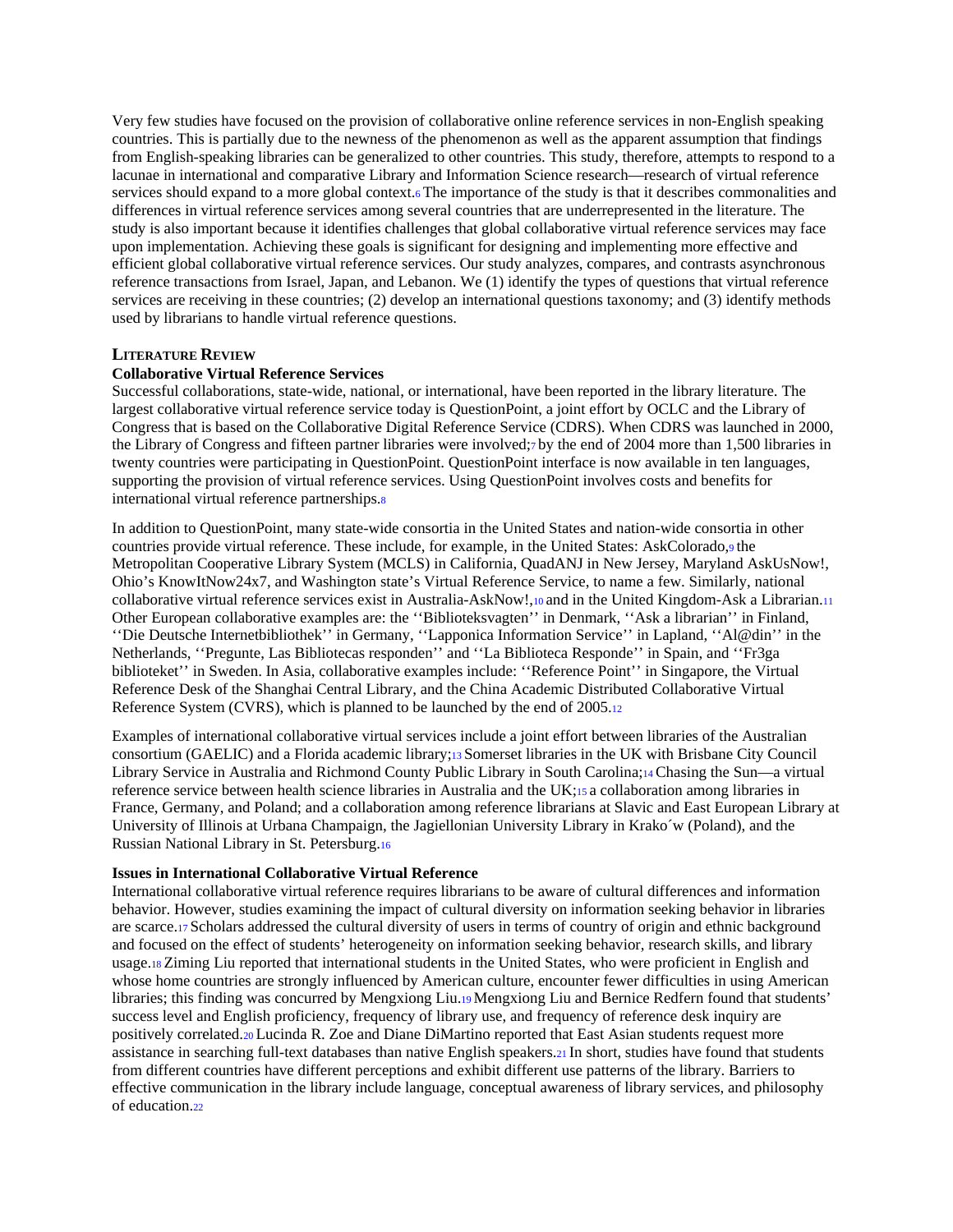Investigators have reported major differences in how libraries are used and perceived in different countries.23 Librarians in North America are challenged to provide services and library instructions to international students. One source of this difficulty is that many Asian students have no concept of reference services and view the library as a place to store required texts.24 Small cities and towns in many countries have no libraries at all. Censorship, restrictive lending policies, closed stacks, and service expectations vary tremendously.25 For example, in Japanese schools the library is a study hall and a library clerk is in charge of the room.26 Japanese students use the library mainly for ready reference questions; they rarely use it for research although some academic libraries in Japan (e.g., Keio University library) offer active reference services. Yoshi Hendricks claims that due to the lack of attention to reference services in Asian countries in general, international students from these countries rarely ask reference questions.27

Another critical component to international collaborative virtual reference is the need for an interface in multiple languages. Providing reference services in multiple languages reaches out to diverse user groups and helps them seek information on their own turf.28 The need to provide bilingual reference services and the challenges that an individual library faces when trying to establish this service have led Tutor.com to develop Bilingual Librarians by Request, a subscription service that provides library customers with online access to Spanish-speaking reference librarians. Table 1 lists efforts to provide chat virtual reference services in languages other than English.29

With the aforementioned issues in mind, this study makes an effort to identify similarities and differences among virtual reference services in three countries (Israel, Japan, and Lebanon) in order to help in the planning and implementation of international collaborative virtual reference services. In particular, this study focuses on answering the following research question: What information about users, librarians, and libraries should global collaborative virtual reference initiatives consider in order to provide effective reference services?

# **METHODOLOGY**

The objective of this study was to identify similarities and differences among three countries and discover elements that international collaborative initiatives should consider when implementing global virtual reference services. Virtual reference service in this study refers to e-mail reference through a mailto link or a Web form that users can fill out where an indication has been made that users can ask reference questions.30 We examined recent e-mail reference transactions in university libraries in Israel, Japan, and Lebanon: University of Haifa, Keio University, and the American University of Beirut, respectively.31 This section describes the setting of these libraries, explains the data collection, and discusses the content analysis method that was applied to analyze the reference transactions.

#### **University of Haifa**

Academic libraries in Israel go as far back as the 1920s with the establishment of Hebrew University.32 Since then, its library, which was influenced with German style of librarianship (closed stacks and departmental collections and services), continued to serve as an academic and national library (Beth Hasfarim Haleumi), as well as the library for the Jewish people worldwide. In 2003 the national library and the Hebrew University libraries became two independent institutions. During the early years, most of the librarians at the Hebrew University were trained on the job and their role was perceived to be mainly clerical. This changed with the establishment of the first graduate library school in Israel at the Hebrew University. Two other graduate library schools were later established: Bar Ilan University (also offers an undergraduate library diploma) and the University of Haifa.33 All three library schools were highly influenced by American librarianship and library education (open shelves and active reference and instruction services). Sever and Sever and Sidorsky Dov discuss the history of libraries and library education in Israel, and a description of its national, academic, public, school, and special libraries.34

The University of Haifa, whose library's virtual reference service is examined here, was founded during the 1960s as a branch of the Hebrew University and later became an independent university. The University has six main faculties (Humanities, Social Sciences, Law, Science and Science Education, Social Welfare and Health Studies, and Education), and a Graduate School of Business. The University of Haifa is the only liberal arts university in northern Israel and home to the most diverse student population in the country; it has a heterogeneous student body of approximately 15,000 undergraduate (66 percent) and graduate students (34 percent).

The university library is considered one of the leading libraries in Israel. The library collection includes two million items. It maintains about 11,000 active journal subscriptions and 22,000 journal titles in various formats. Hebrew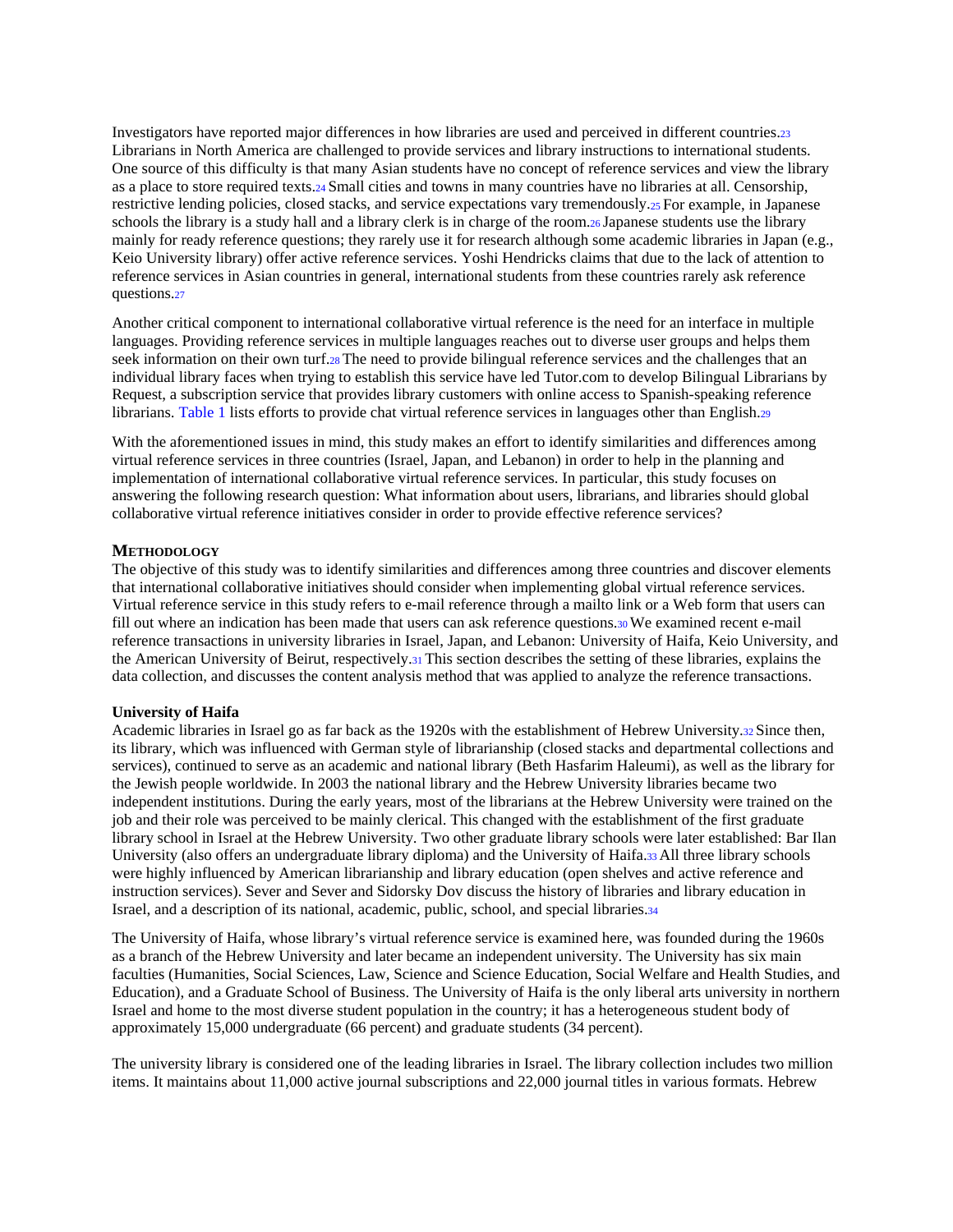language periodicals include approximately 3,300 titles. The library has access to the full text of thousands of periodicals and hundreds of databases.

The reference department handles more than 300 reference requests daily and provides over a hundred sessions of group instruction per semester. The virtual reference service began in 1998 as an e-mail service dedicated for faculty members, and since 2000 it became available through a Web form for the University of Haifa students, faculty, and staff. The library reports an average of two e-mail questions per day that are handled by one librarian.

## **Keio University**

Historically, libraries in Japan originated as collections of books. Currently all universities have campus libraries and are regulated under different rules based on the type of universities (e.g., private or public). According to a report from the Ministry of Education, Culture, Sports, Science and Technology, on average, there are 1.9 libraries per university.35 Although certain limitations exist, almost all libraries in Japan are open to the public. For example, unaffiliated students and faculty members can use any academic library in the country if they have a letter from their own library system.36

As far as library education is concerned 296 universities and colleges have been reported to be offering library certificate programs.37 Undergraduate students pursuing a library certificate are required to complete twenty credit hours of coursework in librarianship; this certificate is required only for individuals interested in working in public libraries but is optional for those interested in working in other types of libraries. Ueda et al. also report that eight universities provide graduate level education in Library and Information Science. Of these eight universities, Keio University, Tokyo University, Kyoto University, University of Tsukuba, and Aichi Shukutoku University offer doctoral programs in the field.

| <b>Table 1</b><br><b>Virtual Reference Services in non-English Languages</b> |                                                 |  |  |  |  |
|------------------------------------------------------------------------------|-------------------------------------------------|--|--|--|--|
| Language                                                                     | <b>Service</b>                                  |  |  |  |  |
| Spanish                                                                      | Informatcion en vivo! (New York Public Library) |  |  |  |  |
|                                                                              | Q and A Cafe' (San Francisco area)              |  |  |  |  |
|                                                                              | Library of Congress (Spanish and Portuguese)    |  |  |  |  |
|                                                                              | AskColorado                                     |  |  |  |  |
|                                                                              | 24/7 Reference service                          |  |  |  |  |
| Swedish                                                                      | Net University (Sweden)                         |  |  |  |  |
| Catalan                                                                      | Universitat de Lleida (Spain)                   |  |  |  |  |
| Chinese                                                                      | Public libraries of Suffolk County (New York)   |  |  |  |  |
| French                                                                       | Centre regional de services aux                 |  |  |  |  |
|                                                                              | bibliotheques publiques (Quebec)                |  |  |  |  |
|                                                                              | New Brunswick Public Library (Canada)           |  |  |  |  |

Keio University, whose library's virtual reference service is examined here, was founded in 1858 and is Japan's oldest private higher education institution. It is a comprehensive academic university with five major campuses in the Tokyo area: Mita, Hiyoshi, Yagami, Fujisawa, and Shinanomachi. Nine major academic units offer undergraduate, master's, and Ph.D. degrees and a wide range of academic disciplines, including business administration, science and technology, medicine, and law. Keio's University libraries serve approximately 28,000 undergraduate students, 4,100 graduate students, and 1,800 faculty members.

The original university library located in Mita was founded in 1890. The Old Library, a red-brick Gothic building, was completed in 1912 for the celebration of Keio University's 50th anniversary. It is an important cultural property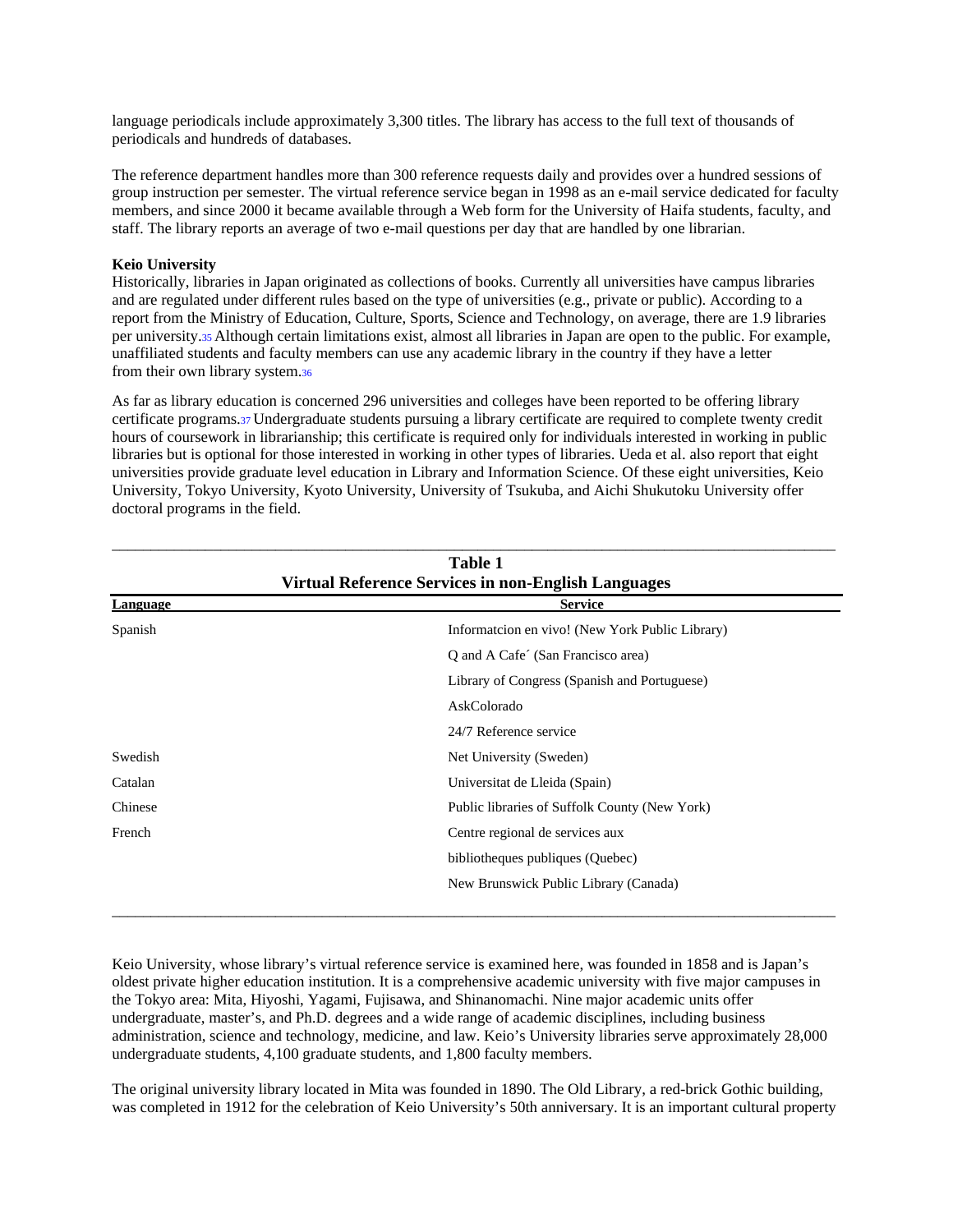and an enduring symbol of the University. Each of the five campuses has a library which is called ''Media Center.'' As a whole, media centers (including libraries) are considered one of the foremost academic information storehouses in the country. The combined libraries of the Keio Media Centers house more than 3.7 million volumes. The library on Mita campus provides access to approximately 10,000 print journals, 19,000 electronic journals, 187 databases, and 1,627 e-books.

In 2004, 43,123 reference inquiries were made at five Keio University Media Centers. The e-mail reference service was launched on Mita campus in 1998, and the Web form was introduced in 2002, to assist Keio University graduate students and full-time faculty members in searches for information, books, and other materials. On Hiyoshi campus, the e-mail service started in late 2002, and the Web form was launched in 2003. Eight out of ten reference librarians at Mita and all three reference librarians at Hiyoshi respond to virtual reference inquiries. They currently receive five inquiries per month.

# **American University of Beirut (AUB)**

Modern librarianship in Lebanon started in the nineteenth century with the establishment of libraries serving newly founded academic institutions. Each library was influenced by the national origins of its parent institution. For example, AUB, which was established in 1866 (as the Syrian Protestant College), and the Lebanese American University, founded in 1924 as Beirut College for Women, were influenced by the American style of librarianship.38

AUB, whose library's virtual reference service is examined here, was founded as a private, independent, nonsectarian institution of higher education, functioning under a charter from the State of New York. AUB's main campus is comprised of 81 buildings, including a hospital, four libraries, three museums, and six dormitories, as well as an athletics field. It offers over 100 undergraduate and graduate degree programs in agriculture and food sciences, architecture, arts, business, engineering, humanities, health sciences, medicine, nursing, and social sciences. The language of instruction is English.

AUB libraries hold over 600,000 volumes, growing at a rate of 11,000 volumes annually. They subscribe to 2,600 periodicals, of which 200 are in Arabic, and provide access to approximately 16,000 full-text electronic journals in over ninety periodical databases. The libraries serve a population of approximately 5800 undergraduate and 1,500 graduate students (51.5 percent male and 48.5 percent female) from sixty-eight different countries and 400 full-time faculty members, most of whom hold their doctorates from the United States. The libraries are open 90 hours per week. Researchers from all over the world use AUB libraries for their unique, rich, and historical collections, particularly on Lebanon and the Middle East.

Like many other libraries in the Arab world, most of the senior staff members at AUB are natives with MLS degrees from ALA-accredited programs.39 As there is no formal training program, new staff members learn by experience. It is important to note here that most of the library's processes have been automated only as of 1997. Electronic reference sources and services are equally new. The reference desk, which is staffed by three librarians and several other support staff and student assistants, receives approximately 100 questions per business day, mostly in person and by telephone. E-mail reference started in 2000 and currently receives approximately four questions per week. Only the professional reference librarians answer e-mail questions, which are sent to the library via direct e-mail rather than a Web form.

#### **Data Collection**

During the winter of 2005, the three libraries were contacted by the researchers requesting recent e-mail reference transactions for the study. Each library agreed to provide the researchers with the data after personal identifiers [of the users and librarians] were removed. Because different libraries provided different numbers of transactions, we used fifty of the most recent reference transactions provided by each library, all of which were from 2004 to 2005 academic year. Some transactions involved multiple correspondences between the users and librarians over a period of time; these were counted as one reference transaction. Some of the transactions were incomplete and could not be included (e.g., a reference request without the librarian's response and vice versa). The final sample consisted of forty-five requests from Israel, fifty-one from Japan, and fifty from Lebanon, for a total of 146 user requests and answers (ninety-six using a Web form and fifty via direct e-mail) that were made during the 2004–2005 academic year. Of the 146 transactions examined, three were in Arabic, fifty-one were in English (most from Lebanon), fortytwo in Hebrew (all from Israel), and fifty in Japanese (all from Japan). It should be emphasized again that at Keio University and the University of Haifa users fill a Web form when asking a reference question whereas at AUB they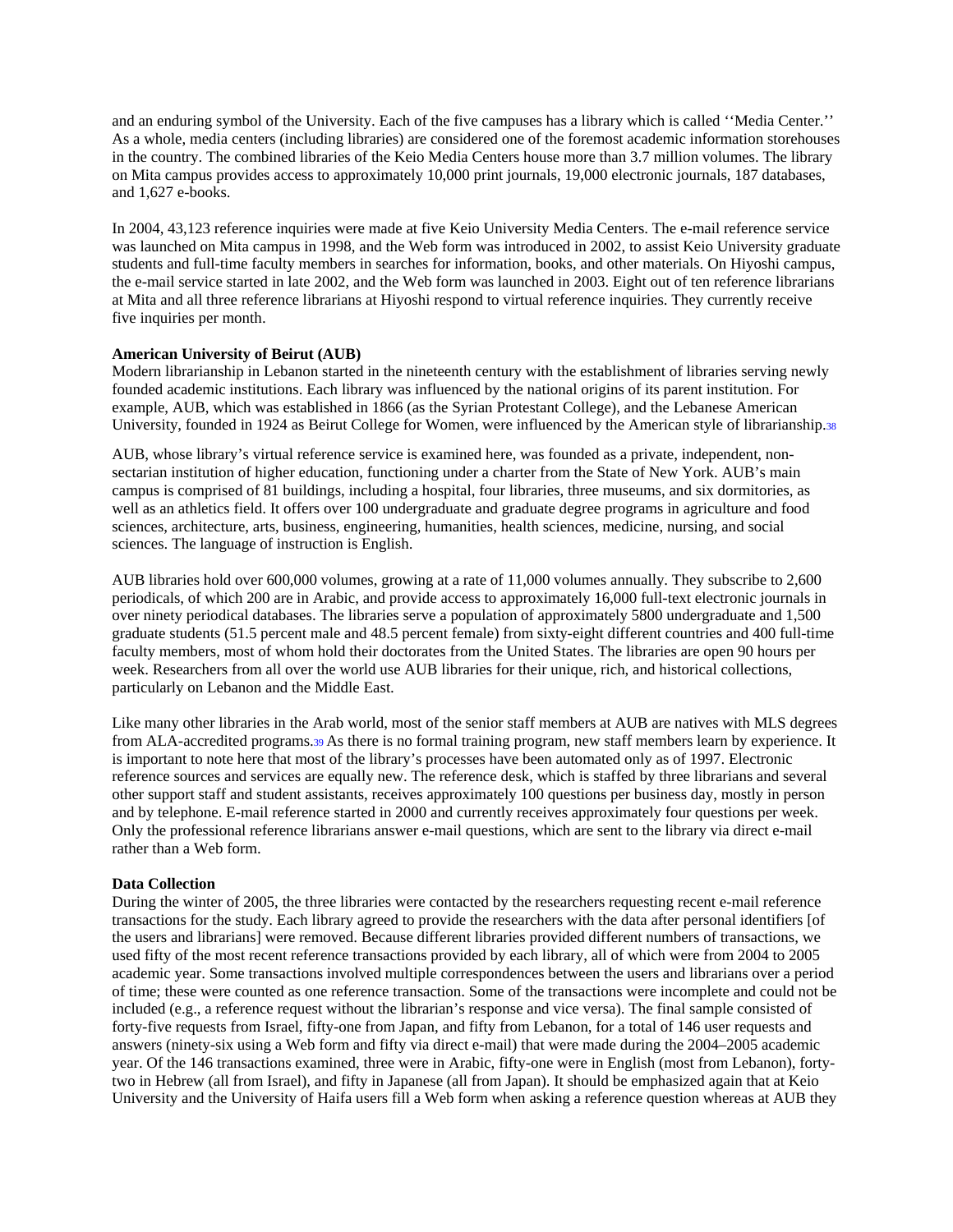send a direct e-mail to the reference staff. In contrast to direct e-mail, a Web-based interaction helps librarians collect potentially useful information about users and their information requests, such as academic status (e.g., undergraduate, graduate, faculty, staff, librarian), departmental affiliation, language of materials requested, and type of materials requested.

#### **Data Processing and Analysis**

Content analysis of reference transactions was used to uncover key themes and elements and to compare results among the three countries. Content analysis, as any other research method, has its strengths and weaknesses. Charles H. Busha and Stephen P. Harter recommend that, in order for content analysis to produce good results, developing an appropriate content classification scheme is an important first step.40 They and Bryce Allen and David Reser also advise that the categories chosen should be exhaustive, mutually exclusive, clearly and accurately defined, and conceptually valid in relation to the research question.41 It should be noted that understanding the content of e-mail transactions is aided by knowledge of the communication patterns of the people being studied. Also, because communication differs from one culture to another, developing a universal coding scheme can be very challenging.42

We began data processing by attempting to apply existing question taxonomies to our data. However, because existing schemes did not fit our data, we developed a new coding scheme. For example, the IFLA digital reference guidelines were initially used to code the librarians' responses.43 The guidelines, however, were too prescriptive, focusing on what librarians should do instead of what they actually do. In addition, the IFLA guidelines do not address user requests and do not completely account for multiple interactions to respond to certain requests. Eileen Abels' tactics too were initially examined, but could not be applied to most of our data.44

We also examined question taxonomies generated from virtual reference transactions; however, these did not seem to be generalizable beyond the particular samples they examined.45 The taxonomies vary considerably from each other and from other taxonomies that have been proposed for traditional reference.46 In summary, because of the lack of a question taxonomy that could be used in a global context, this study developed its own based on virtual reference transactions from the three countries. The resulting coding scheme describes both users' requests and librarians' responses.

We classified both requests and answers according to categories described in Table 2. We initially applied the coding scheme to a sample of thirty transactions (ten from each country) and then compared the results in order to standardize and refine the wording and use of the categories. The coding scheme was modified several times using different sets of thirty transactions; the scheme presented here fits the data found in the sample across the three countries. It took four iterations to reach consensus because of the variety in the ways people in different countries communicate, provide, or ask for information. During these iterations, we translated requests and responses to English to clarify possible subjective interpretations. Once the level of agreement among the researchers reached an acceptable rate of over 90 percent, and definitions and guidelines were agreed upon, we coded the entire data set. A graduate assistant coded a sample of fifteen full transactions in English to verify the coding reliability. The intercoder reliability was close to 93 percent.

The primary limitation of the study is the number of libraries and countries represented. Another limitation of the study is that we make no comparisons with user groups in the United States and other English-speaking countries. Despite these limitations, this study is valuable as the first to address the social complexity of global virtual reference. Its comparison of e-mail reference services between different countries provides insights for enhancing existing services. The coding scheme developed in this study should also be valuable to researchers interested in studying global collaborative virtual reference.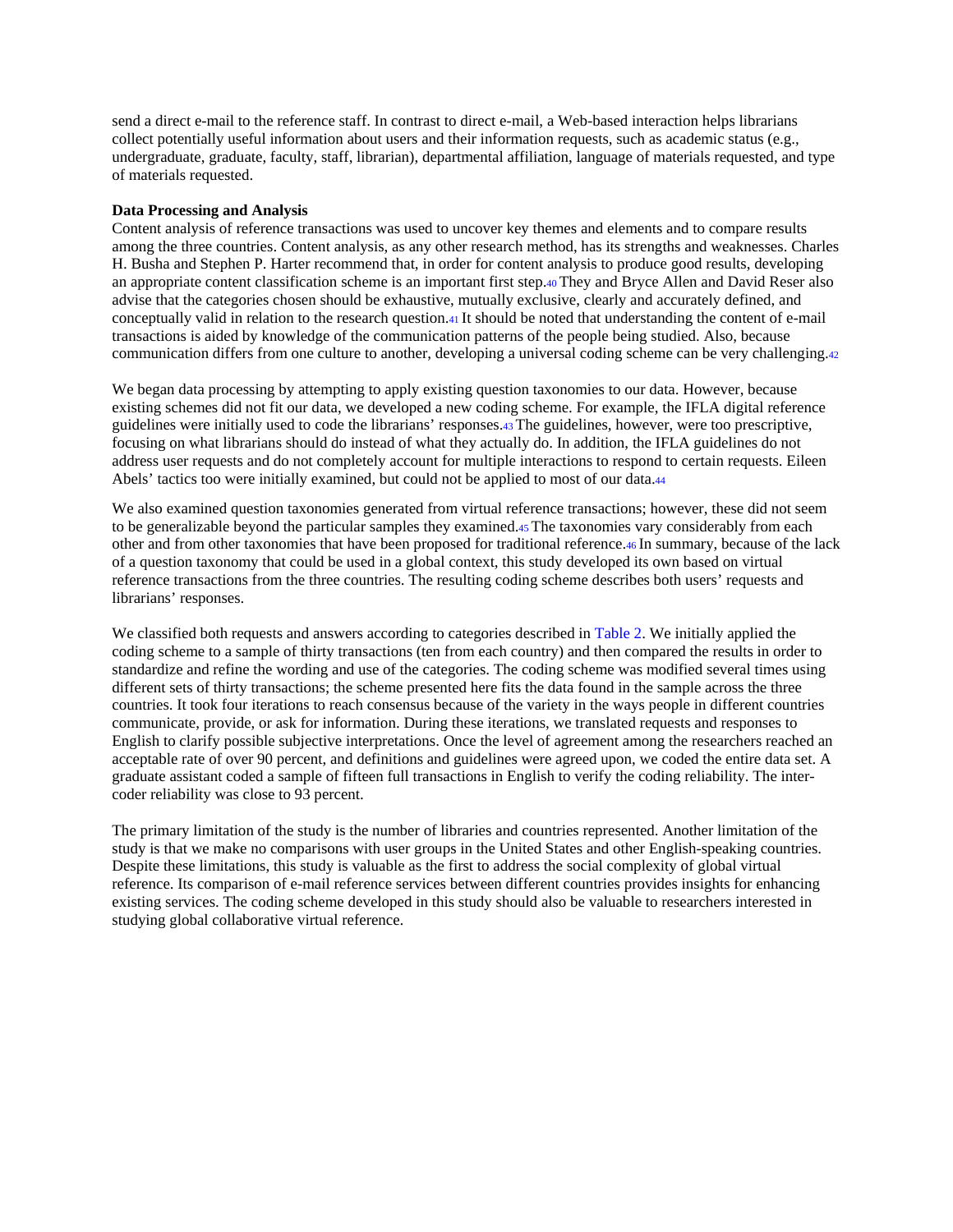|           | <b>Table 2: Coding Scheme</b>                                                                                                                   |
|-----------|-------------------------------------------------------------------------------------------------------------------------------------------------|
|           | Category                                                                                                                                        |
| User      | Tool used to asked the question (direct e-mail versus Web form)                                                                                 |
|           | Language of interaction (e.g., Arabic, English, Hebrew, Japanese)                                                                               |
|           | Academic or personal status (e.g., undergraduate, graduate, faculty, staff, librarian)                                                          |
|           | Departmental affiliation if any                                                                                                                 |
|           | Country for international users                                                                                                                 |
|           | Whether the search history was specified                                                                                                        |
|           | Purpose of request (e.g., research paper, dissertation)                                                                                         |
|           | Number of questions per request                                                                                                                 |
|           | Number of transactions per request                                                                                                              |
|           | Type of questions asked (e.g., topical/subject searches, known-item searches, technical<br>problems, searching instructions)                    |
|           | Language of materials requested (e.g., Arabic, English, Hebrew, Japanese)                                                                       |
|           | Type of materials requested                                                                                                                     |
|           | Whether users identified specific publication dates for the materials requested                                                                 |
| Librarian | Number of days taken to respond to an e-mail request                                                                                            |
|           | Number of messages involved in answering a request                                                                                              |
|           | Language of interaction used in responses (e.g., Arabic, English, Hebrew, Japanese)                                                             |
|           | Whether the language of the response was consistent with the language of the request                                                            |
|           | Number of librarians involved in answering a request                                                                                            |
|           | Whether materials requested were found in library                                                                                               |
|           | Whether information requested was found in library                                                                                              |
|           | Whether information requested was provided (e.g., searching instructions, citing<br>instructions, library policies information)                 |
|           | Whether referrals were made, and to whom (e.g., another librarian within the building,<br>another library on campus, or to another institution) |
|           | Whether the response includes reiteration of the 4 user request                                                                                 |
|           | Whether concluding remarks were made                                                                                                            |
|           | Whether follow up initiatives were offered to users                                                                                             |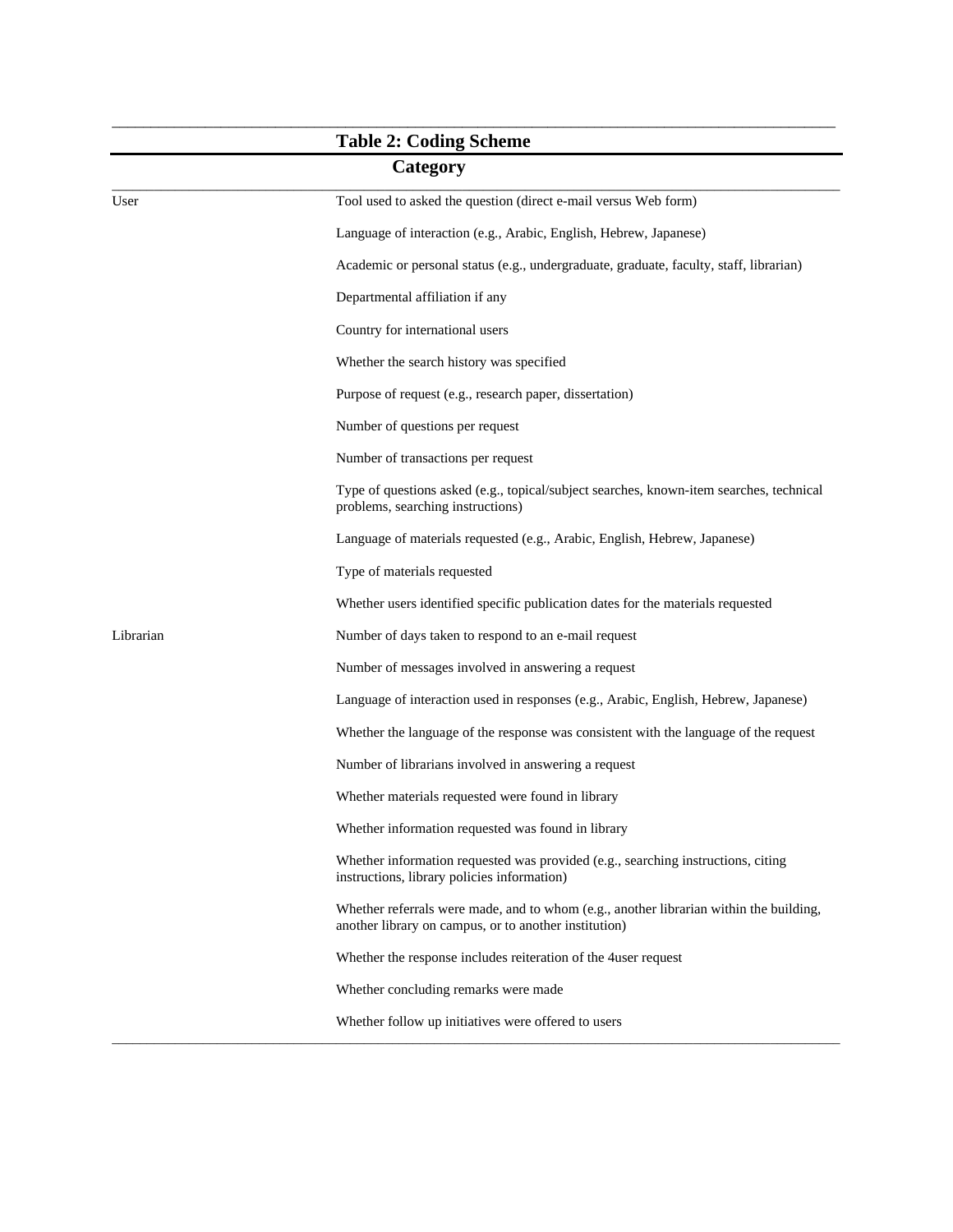#### **RESULTS AND DISCUSSION**

The results of this study are presented and discussed in three sections: (1) user demographics; (2) content of user requests, focusing on the type of questions asked and language used; and (3) librarians responses. Before presenting and discussing these points, it should be emphasized that the comparative analysis of the 146 e-mail transactions revealed several similarities and differences among the three countries. Table 3 provides a summary of all user data and Table 4 does the same for librarians' data.

# **User Demographics**

Most of the requests in Japan and Israel are sent by affiliated users but in Lebanon many unaffiliated users request reference help. In Lebanon, over 56 percent of the users were from eleven different countries, including thirteen requests sent by users from the United States.

As Fig. 1 illustrates, user demographics vary among the three countries. Most of the questions in Japan are sent by faculty members and graduate students because the service is limited to these user groups. In Lebanon, many of the users do not reveal their academic background, primarily because requests are sent by e-mail rather than a Web form requesting such information and because many requests in Lebanon are from unaffiliated users. The requests in Israel are sent primarily by students; only a few are sent by faculty. This may be because faculty members in Israel have many other avenues to meet their information needs. For example, at the University of Haifa, a reference librarian is exclusively dedicated to provide library services to faculty members; the librarian attends faculty meetings and holds reference desk hours outside the library building in the faculty offices. In addition, collection developers in each subject area provide reference support to faculty in each department. It is possible that these faculty members largely fulfill their information needs in other ways too.

Users' demographics in the three countries may account for some of the variation in the types of questions asked. For example, many of the users in Lebanon are unaffiliated with AUB and are residents of other countries (see Table 3). This may explain why genealogy questions and questions for reproduction of materials are more frequent in Lebanon, compared with Israel and Japan.47 Users' demographics also influence the type of questions sent to the virtual reference service in Israel, where many questions are submitted by graduate students (Fig. 1). Compared to their proportion in the user population of the institution, more graduate students use the service than undergraduates. This may be in part because graduate students conduct more research activities than undergraduate students and because in Israel a typical graduate student is older and ''non-traditional'' in comparison to the other countries. The average age of a student in Israel is older in Japan and the United States by approximately three years. Most of the first year undergraduate students have completed two (women) or three (men) years military service.48 Thus, by the time they attend graduate school many students hold full time positions and some of them are married or even parents; these students are likely to spend less time on campus and use virtual reference services more.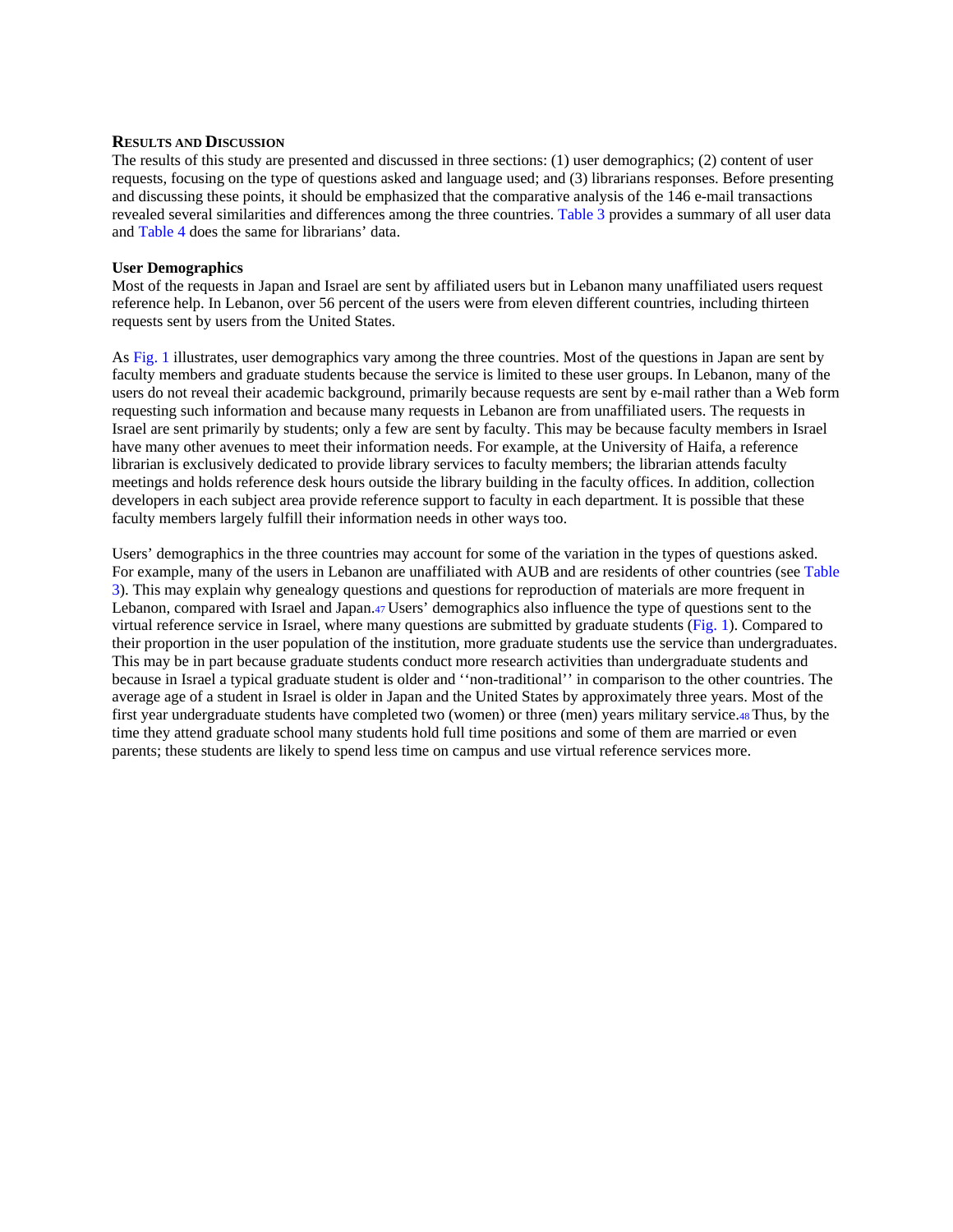

# **Figure 1: Academic Background of Users Per Country**

In Japan, access to university library materials is often restricted to affiliate users; unaffiliated users can make a interlibrary loan requests for materials not owned by their libraries. A reference letter is required for Keio University students to visit other university libraries.

# **Type of Q Questions**

As Table 3 indicates, the most frequent type of requests in all three countries is for known items (fourteen requests, or 31 percent, in Israel; twenty-four (47 percent) in Japan; and nineteen (38 percent) in Lebanon). Yet, in Israel the library received almost as many topical questions (twelve requests, 27 percent); in Japan topical questions are not so frequent (two requests, 4 percent), and in Lebanon there were ten topical requests (20 percent). Three genealogy requests and many requests for reproduction (eight requests) are evident in Lebanon, compared with no genealogy request in Israel and Japan, as well as no reproduction requests in Israel and only three requests in Japan. On the other hand in Israel and Japan, non-reference requests (eleven requests in Israel and eight requests in Japan) are other hand in Israel and Japan, non-reference requests (eleven requests in Israel and eight requests in Japan) are<br>more frequent than in Lebanon (three requests). Thus, both the types and frequencies of requests vary acros three countries.

A comparison of the transactions from the three libraries indicates that the types of questions they receive vary A comparison of the transactions from the three libraries indicates that the types of questions they receive vary considerably (see Fig. 2). For example, in Israel many more topical requests were sent by users than in Japa Lebanon. This difference in types of questions asked suggests different user needs in these countries. One possible reason for the high rate of topical requests in Israel is the fact that the library users must use English terms to search for subject information, even if the materials are written in Hebrew (or any other language), because the library for subject information, even if the materials are written in Hebrew (or any other language), because the library<br>catalog uses the Library of Congress Subject Headings.49 In addition, most of the databases in the library c require users to search in English. Although Israeli users are required to read English materials, searching requires a higher level of English proficiency, which the librarians can provide.

Another possible explanation of the differences in the types of questions asked is differences in perceptions of the library in the three countries, particularly the perception of reference services. The user-centered approach in Israel and Lebanon (both are influenced by American librarianship and educational systems), the perception of the librarians as facilitators, and who help answering users' information needs, result in more topical questions. Unlike Israel and Lebanon, in Japan, very few topical requests were made. This reflects the expectation in Japan that the user will be independent and will not ask for help from librarians, especially not for basic information needs. This attitude results in higher percent of availability questions and known-item search requests than topical questions. It is possible that known-item requests are more frequent in Japan than Israel and Lebanon because of the perceptions of the library and the role of the reference librarian, as Hendricks observed.<sup>50</sup>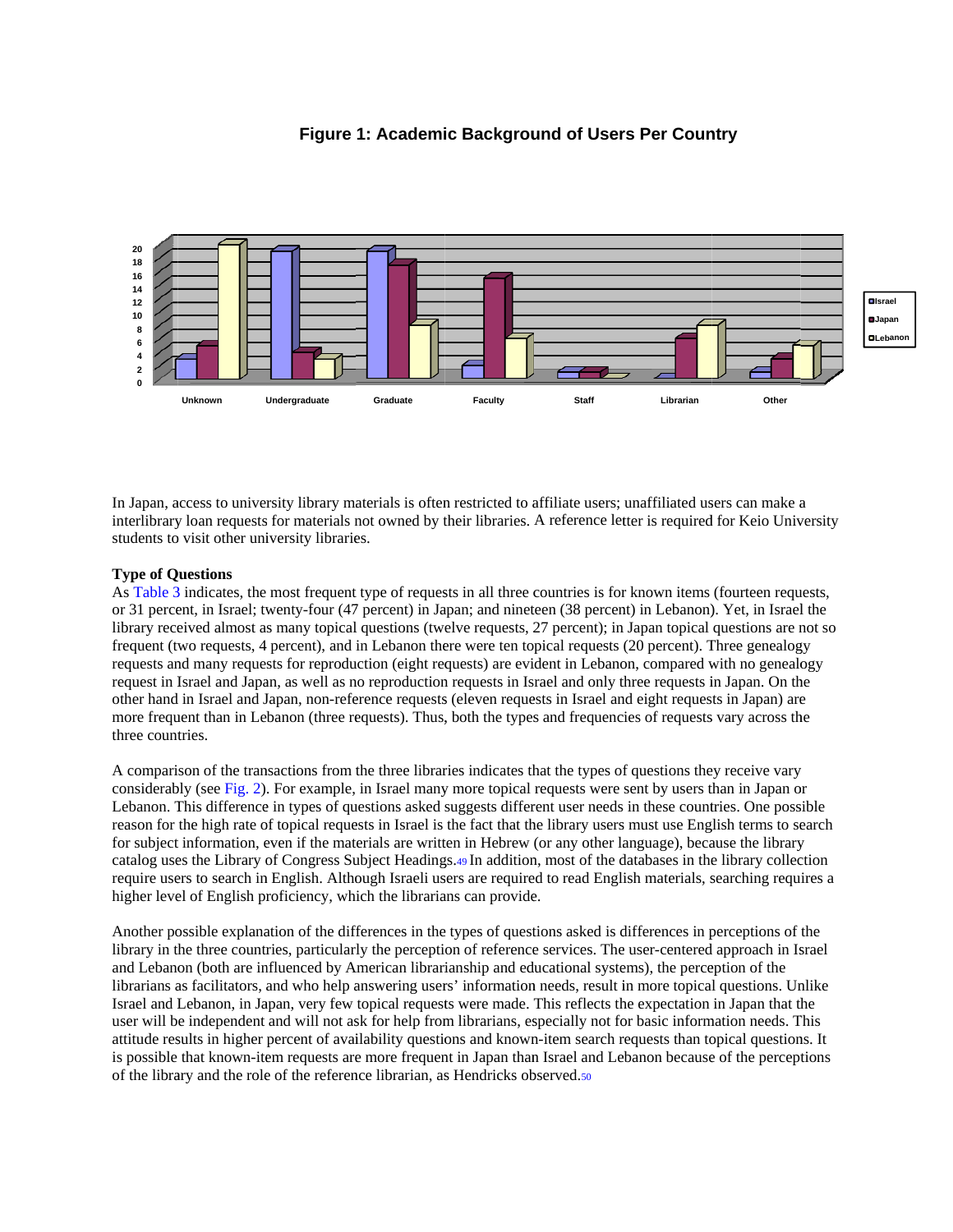# **Language**

International collaborative virtual reference services do consider language differences. However, this consideration is done at one level by QuestionPoint and other international collaborative virtual reference services when it really should be done at two levels. The first level is the language of transaction and second is the language of materials available or requested. While it can be assumed that the language of transaction and the language of materials will be the same in general, this study found that some transactions are written in one language to request materials in another language (or languages). Several of the transactions analyzed were conducted in two languages. For example, in Israel a few requests were made in English and replied to in Hebrew; in one case the librarian replied in English to a request made in Hebrew. Fig. 3 illustrates the language of transactions in each of the countries.



**Figure 3: Language of The Reference Transactions in Each Country**

Another expectation is that the language of the reference transaction will be the formal language of a country. In the sample from Japan, all transactions were made in Japanese, but in Israel and Lebanon interactions were not always conducted in the formal languages of the country. Most of the transactions in Lebanon were in English, which is a foreign language (the formal languages are Arabic and French but the language of instruction at AUB is English). Likewise, most of the transactions in Israel were conducted in Hebrew, which is the formal language for 80 percent of the population (Arabic for the Arab population (20 percent)), and a few were conducted in English, which is a foreign language. The student body at the University of Haifa includes about 20 percent Arab students, but none of the transactions was written in Arabic. Thus, the language of transaction in all three countries corresponded with the language of instruction of the institution rather than the formal language of the country in which the institution is located.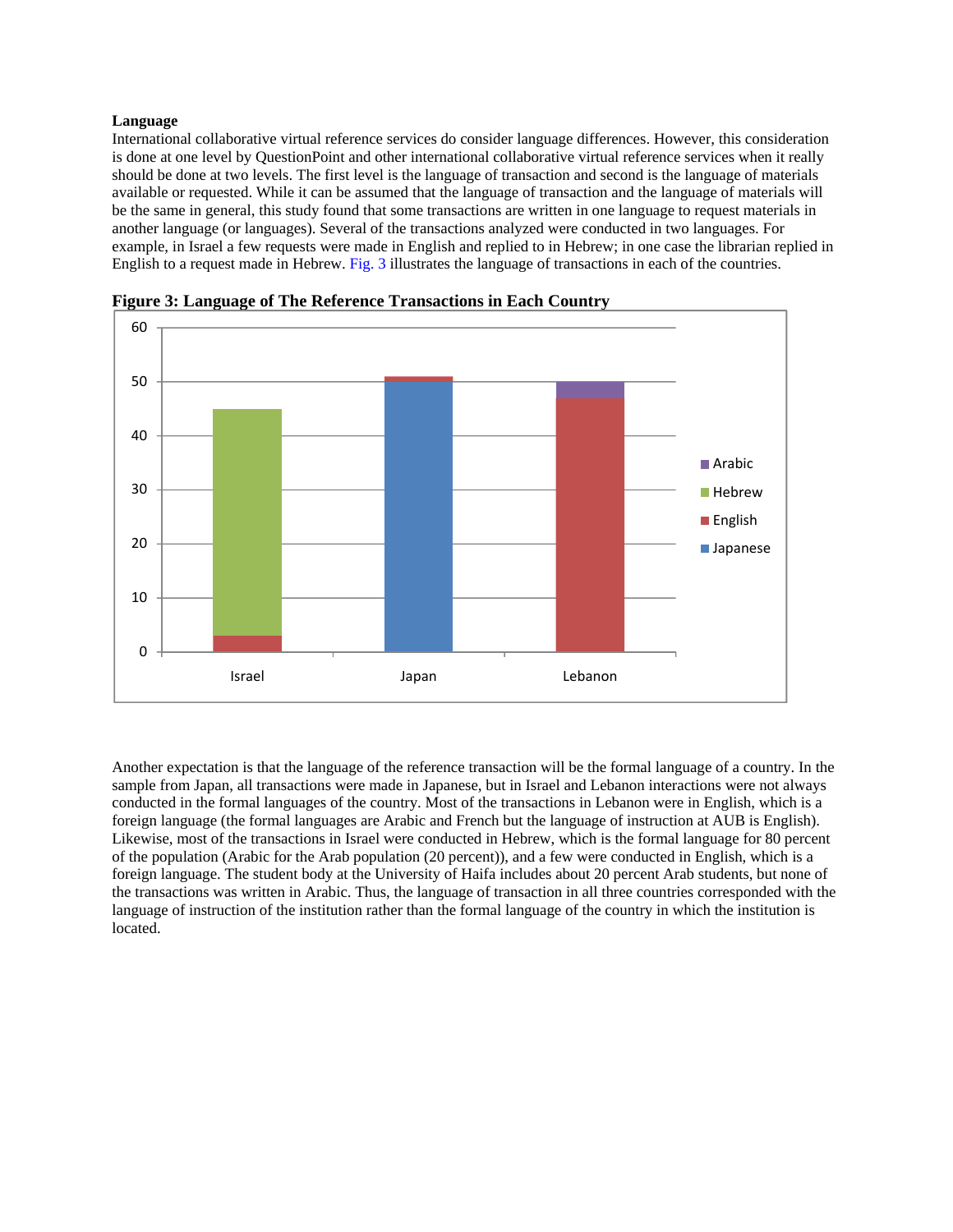| <b>Table 3: Count Per Country on User Variables</b>                                                                                                                                                                                                                                                                                                                                                                             |                      |                       |                             |                     |  |  |  |
|---------------------------------------------------------------------------------------------------------------------------------------------------------------------------------------------------------------------------------------------------------------------------------------------------------------------------------------------------------------------------------------------------------------------------------|----------------------|-----------------------|-----------------------------|---------------------|--|--|--|
| Variable                                                                                                                                                                                                                                                                                                                                                                                                                        | Value                | Israel<br>$n = 45$    | Japan<br>$n = 51$           | Lebanon<br>$n = 50$ |  |  |  |
|                                                                                                                                                                                                                                                                                                                                                                                                                                 | E-mail               | 3                     | 13                          | 50                  |  |  |  |
|                                                                                                                                                                                                                                                                                                                                                                                                                                 | Form                 | 42                    | 38                          | $\boldsymbol{0}$    |  |  |  |
|                                                                                                                                                                                                                                                                                                                                                                                                                                 | Arabic               | $\boldsymbol{0}$      | $\boldsymbol{0}$            | $\mathfrak{Z}$      |  |  |  |
| Format<br>Language<br><b>Status</b><br>Affiliation<br>Country from<br>which request<br>originated<br>Academic major<br>of student<br>Multiple messages<br>Greeting<br>Known item<br>Topical question<br>Search history<br>Language of<br>materials<br>requested<br>requested<br>Technical<br>problem<br>Search instructions<br>Citing instructions<br>Verification<br>Non-reference<br>Reproduction<br>Genealogy<br>Other (type | English              | 3                     | 1                           | 47                  |  |  |  |
|                                                                                                                                                                                                                                                                                                                                                                                                                                 | Hebrew               | 42                    | $\boldsymbol{0}$            | $\boldsymbol{0}$    |  |  |  |
|                                                                                                                                                                                                                                                                                                                                                                                                                                 | Japanese             | $\boldsymbol{0}$      | 50                          | $\boldsymbol{0}$    |  |  |  |
|                                                                                                                                                                                                                                                                                                                                                                                                                                 | Unknown              | 3                     | 5                           | 20                  |  |  |  |
|                                                                                                                                                                                                                                                                                                                                                                                                                                 | Undergraduate        | 19                    | $\overline{4}$              | 3                   |  |  |  |
|                                                                                                                                                                                                                                                                                                                                                                                                                                 | Graduate             | 19                    | 17                          | 8                   |  |  |  |
|                                                                                                                                                                                                                                                                                                                                                                                                                                 | Faculty              | 2                     | 15                          | 6                   |  |  |  |
|                                                                                                                                                                                                                                                                                                                                                                                                                                 | Staff                | 1                     | $\mathbf{1}$                | $\boldsymbol{0}$    |  |  |  |
|                                                                                                                                                                                                                                                                                                                                                                                                                                 | Librarian            | $\boldsymbol{0}$      | 6                           | 8                   |  |  |  |
|                                                                                                                                                                                                                                                                                                                                                                                                                                 | Other                | $\mathbf{1}$          | 3                           | 5                   |  |  |  |
|                                                                                                                                                                                                                                                                                                                                                                                                                                 | Affiliated           | 41                    | 43                          | 25                  |  |  |  |
|                                                                                                                                                                                                                                                                                                                                                                                                                                 | Israel               | 45                    | $\mathbf{0}$                | $\mathbf{0}$        |  |  |  |
|                                                                                                                                                                                                                                                                                                                                                                                                                                 |                      |                       | 51                          | $\mathbf{0}$        |  |  |  |
|                                                                                                                                                                                                                                                                                                                                                                                                                                 | Japan<br>Lebanon     | 0<br>$\boldsymbol{0}$ | $\mathbf{0}$                | 18                  |  |  |  |
|                                                                                                                                                                                                                                                                                                                                                                                                                                 | Other                |                       |                             |                     |  |  |  |
|                                                                                                                                                                                                                                                                                                                                                                                                                                 |                      | $\boldsymbol{0}$      | $\boldsymbol{0}$            | 15                  |  |  |  |
|                                                                                                                                                                                                                                                                                                                                                                                                                                 | <b>United States</b> | 0                     | $\boldsymbol{0}$            | 13                  |  |  |  |
|                                                                                                                                                                                                                                                                                                                                                                                                                                 | Unknown              | $\boldsymbol{0}$      | $\boldsymbol{0}$            | $\overline{4}$      |  |  |  |
|                                                                                                                                                                                                                                                                                                                                                                                                                                 | Yes                  | $\overline{4}$        | 34                          | 10                  |  |  |  |
|                                                                                                                                                                                                                                                                                                                                                                                                                                 | N <sub>o</sub>       | 41                    | 17                          | 40                  |  |  |  |
|                                                                                                                                                                                                                                                                                                                                                                                                                                 |                      | 3                     | $\mathbf{1}$                | 36                  |  |  |  |
|                                                                                                                                                                                                                                                                                                                                                                                                                                 | Yes                  | 27                    | 17                          | 47                  |  |  |  |
|                                                                                                                                                                                                                                                                                                                                                                                                                                 | No                   | 18                    | 34                          | $\mathfrak{Z}$      |  |  |  |
|                                                                                                                                                                                                                                                                                                                                                                                                                                 |                      | 5                     | $\tau$                      | 15                  |  |  |  |
|                                                                                                                                                                                                                                                                                                                                                                                                                                 | No                   | 40                    | 44                          | 35                  |  |  |  |
|                                                                                                                                                                                                                                                                                                                                                                                                                                 |                      | 14                    | 24                          | 19                  |  |  |  |
|                                                                                                                                                                                                                                                                                                                                                                                                                                 |                      | 12                    | $\overline{c}$              | 10                  |  |  |  |
|                                                                                                                                                                                                                                                                                                                                                                                                                                 | Yes                  | 10                    | 15                          | 3                   |  |  |  |
|                                                                                                                                                                                                                                                                                                                                                                                                                                 | No                   | 35                    | 36                          | 47                  |  |  |  |
|                                                                                                                                                                                                                                                                                                                                                                                                                                 | Arabic               | $\boldsymbol{0}$      | $\boldsymbol{0}$            | $\mathbf{1}$        |  |  |  |
|                                                                                                                                                                                                                                                                                                                                                                                                                                 | English              | 3                     | $\mathbf{0}$                | $\boldsymbol{0}$    |  |  |  |
|                                                                                                                                                                                                                                                                                                                                                                                                                                 | Hebrew               | 7                     | $\boldsymbol{0}$            | $\boldsymbol{0}$    |  |  |  |
|                                                                                                                                                                                                                                                                                                                                                                                                                                 | Multiple             | 3                     | $\boldsymbol{0}$            | $\mathbf{1}$        |  |  |  |
|                                                                                                                                                                                                                                                                                                                                                                                                                                 | <b>Books</b>         | 4                     | $\boldsymbol{0}$            | $\boldsymbol{0}$    |  |  |  |
|                                                                                                                                                                                                                                                                                                                                                                                                                                 | Articles             | 7                     | $\mathbf{0}$                | $\boldsymbol{0}$    |  |  |  |
| Purpose of request Yes<br>Type of materials<br>Years of materials Not specified                                                                                                                                                                                                                                                                                                                                                 | <b>Dissertations</b> | $\mathbf{0}$          | $\mathbf{0}$                | $\boldsymbol{0}$    |  |  |  |
|                                                                                                                                                                                                                                                                                                                                                                                                                                 | Multiple             | 3                     | $\boldsymbol{0}$            | $\mathbf{1}$        |  |  |  |
|                                                                                                                                                                                                                                                                                                                                                                                                                                 | Other                | $\boldsymbol{0}$      | $\boldsymbol{0}$            | $\mathbf{1}$        |  |  |  |
|                                                                                                                                                                                                                                                                                                                                                                                                                                 | Specified            | 38<br>7               | 51<br>$\boldsymbol{0}$      | 49<br>$\mathbf{1}$  |  |  |  |
|                                                                                                                                                                                                                                                                                                                                                                                                                                 |                      | 7                     | 3                           | 7                   |  |  |  |
|                                                                                                                                                                                                                                                                                                                                                                                                                                 |                      |                       |                             |                     |  |  |  |
|                                                                                                                                                                                                                                                                                                                                                                                                                                 |                      | 1                     | 3                           | 5                   |  |  |  |
|                                                                                                                                                                                                                                                                                                                                                                                                                                 |                      | $\boldsymbol{0}$      | $\mathbf{0}$                | 1                   |  |  |  |
|                                                                                                                                                                                                                                                                                                                                                                                                                                 |                      | $\boldsymbol{0}$      | 3                           | $\boldsymbol{0}$    |  |  |  |
|                                                                                                                                                                                                                                                                                                                                                                                                                                 |                      | 11                    | 9                           | $\mathfrak{Z}$      |  |  |  |
|                                                                                                                                                                                                                                                                                                                                                                                                                                 |                      | $\boldsymbol{0}$      | $\ensuremath{\mathfrak{Z}}$ | $\,$ $\,$           |  |  |  |
|                                                                                                                                                                                                                                                                                                                                                                                                                                 |                      | $\boldsymbol{0}$      | $\boldsymbol{0}$            | $\mathfrak{Z}$      |  |  |  |
|                                                                                                                                                                                                                                                                                                                                                                                                                                 |                      | 2                     | 8                           | $\overline{2}$      |  |  |  |
| of question)                                                                                                                                                                                                                                                                                                                                                                                                                    |                      |                       |                             |                     |  |  |  |
| Number of                                                                                                                                                                                                                                                                                                                                                                                                                       | One                  | 42                    | 40                          | 44                  |  |  |  |
| messages                                                                                                                                                                                                                                                                                                                                                                                                                        | Two                  | 2                     | 9                           | $\mathfrak{Z}$      |  |  |  |
|                                                                                                                                                                                                                                                                                                                                                                                                                                 | Three                | 1                     | 1                           | $\overline{c}$      |  |  |  |
|                                                                                                                                                                                                                                                                                                                                                                                                                                 | Four                 | $\boldsymbol{0}$      | $\boldsymbol{0}$            | $\mathbf{1}$        |  |  |  |
|                                                                                                                                                                                                                                                                                                                                                                                                                                 | Five                 | $\mathbf{0}$          | 1                           | $\boldsymbol{0}$    |  |  |  |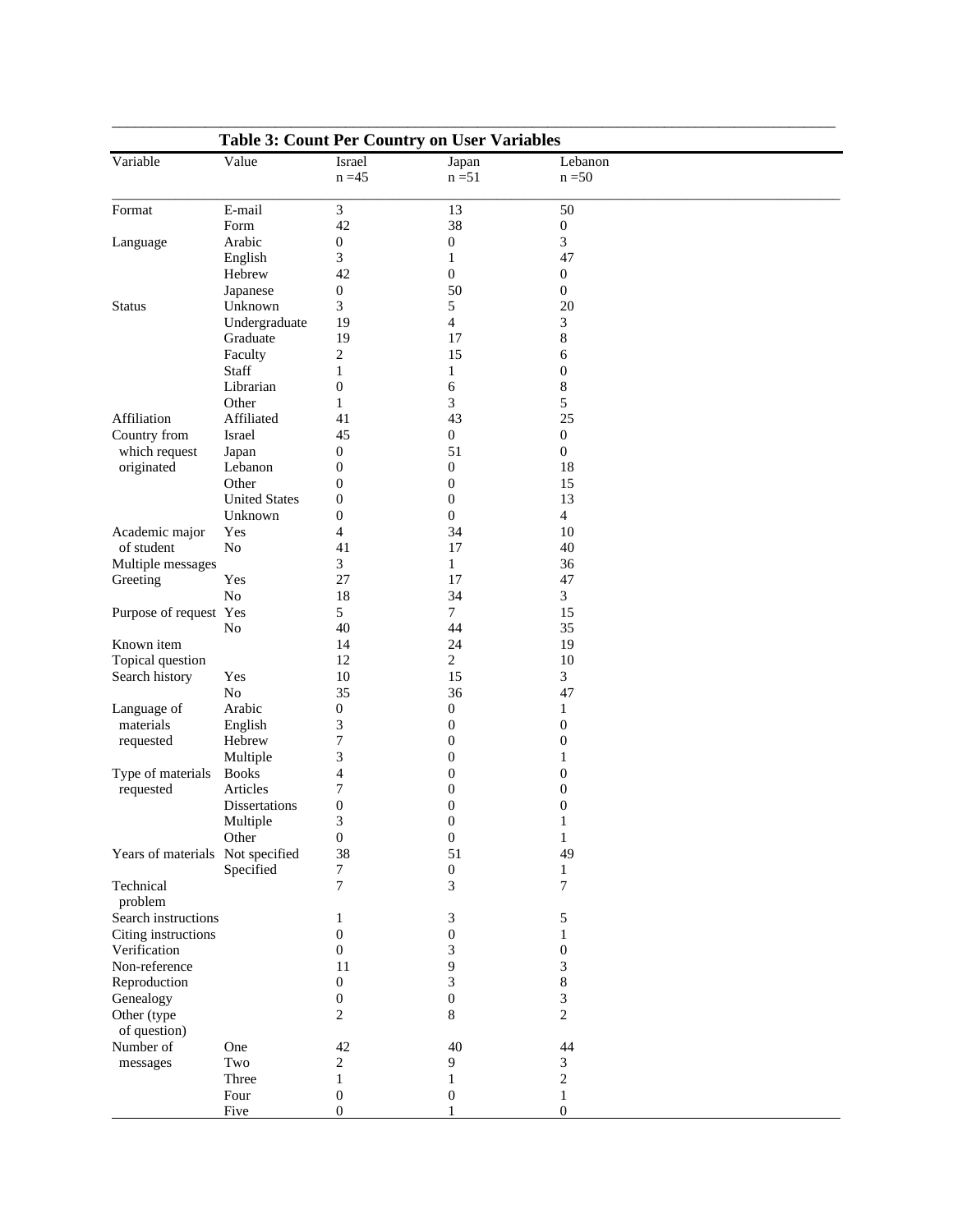Moreover, although one might expect international requests to be made in English, this is not necessarily the case in the Arab world, where international requests are conducted in Arabic (as was evident from the transactions in Lebanon).

The language of materials is assumed to be the language of transaction unless the user specifies otherwise. Fig. 4 illustrates the language of the materials requested that the user requested in each country. In Japan, no one specified the language of materials requested. In Lebanon, the language of materials requested was not specified in most the language of materials requested. In Lebanon, the language of materials requested was not specified in most<br>requests, but when it was specified, requests were made for materials in both English and Arabic. The language materials requested in Lebanon was based on assumptions the librarians made about the country of residency of the users (and the formal language of that country), in addition to the language of transactions. In Israel, however, users are required to indicate the language of materials on the Web form. Although transactions were mostly conducted in Hebrew, many of the users specifically requested materials in English, Hebrew, or in multiple languages.

# Figure 4: Language of the Materials the User Requested in Each Country **(In Japan n, no One Sp ecified the L Language of M Materials Re equested)**



# **Librarian s' Responses**

Analysis of the librarians' responses in the three countries reveals differences and similarities. Table 4 summarizes the results for the three countries on each of the librarian variables.

Librarians in Lebanon reiterate the user requests in their responses more than in any of the other two countries (forty-three responses (86 percent) in Lebanon, thirteen responses (29 percent) in Israel, and four responses (8 percent) in Japan). In Japan, librarians more frequently included their search history in the response (eighteen responses (35 percent) in Japan, seven responses (14 percent) in Lebanon, and three responses (7 percent) in Israel); the Japanese also apologized (six responses) more frequently than in Israel (two responses) or Lebanon (one response). Yet, in Israel librarians included concluding remarks in their response more frequently than librarians in Japan or Lebanon did (sixteen responses (36 percent) in Israel, nine responses (18 percent) in Japan, and six responses (12 percent) in Lebanon). In all three countries, many of the librarian responses included follow-up, yet it was much more common in Japan (eighteen responses (35 percent)) than in Israel (thirteen responses (29 percent)) or Lebanon (fourteen responses (28 percent)). Finally, the number of messages librarians sent in response to the request (to the user or among the librarians) differed among the three countries: two or more messages were most frequent in Israel (eighteen responses (40 percent)), compared with Japan (thirteen responses (29 percent)) or Lebanon (six responses (12 percent)). Yet, in Japan, they were mainly due to collaborative effort among the librarian (five responses (11 percent) in Japan compared to none in Israel and one response in Lebanon), while in Israel they were referrals from one librarian to another, mainly when transactions involved non-reference requests (seven responses (16 percent) in Israel, four responses (8 percent) in Japan, and three responses (6 percent) in Lebanon).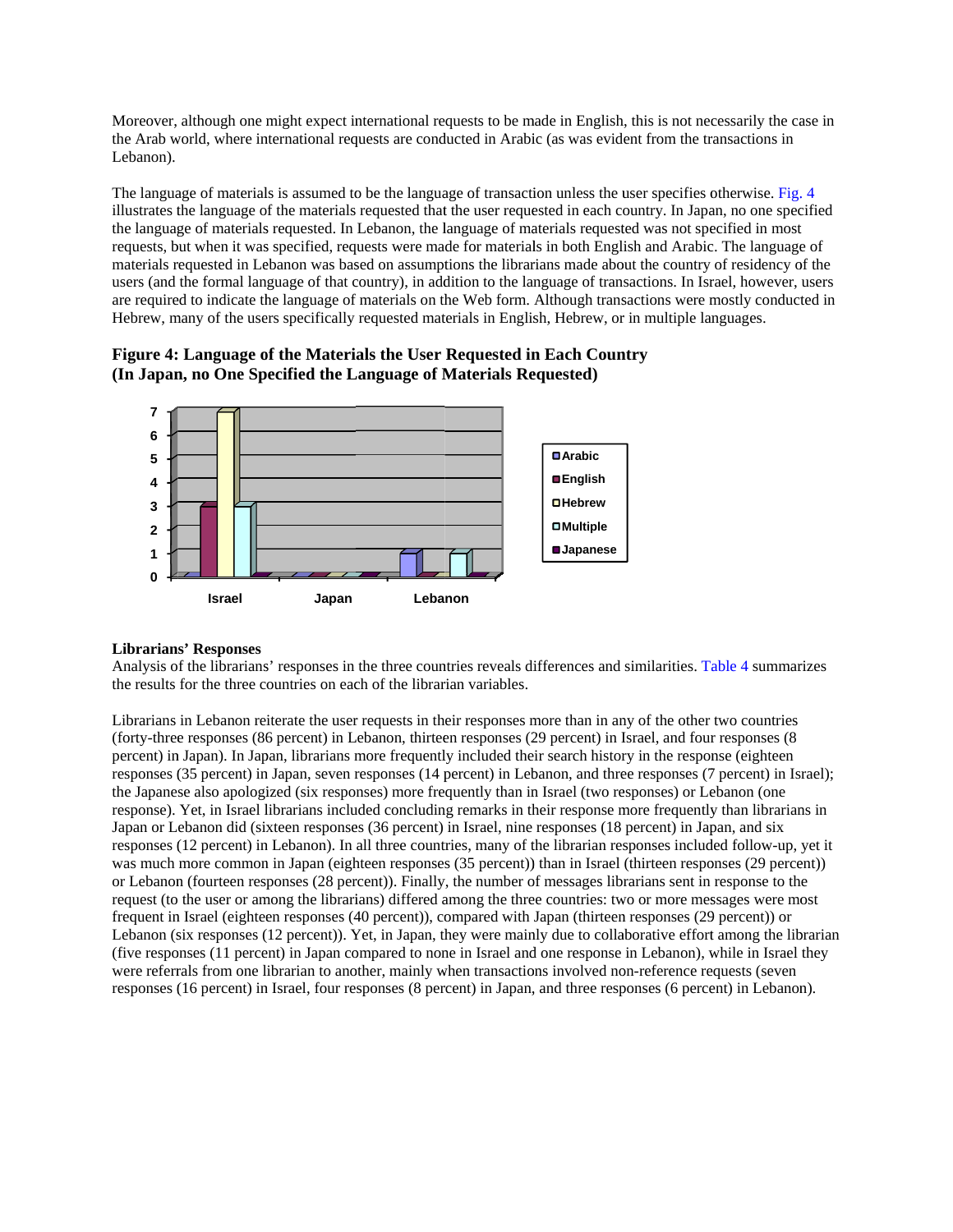|                                                   | <b>Table 4</b> |                  |                |              |  |  |  |
|---------------------------------------------------|----------------|------------------|----------------|--------------|--|--|--|
| <b>Count Per Country on Librarian Variables</b>   |                |                  |                |              |  |  |  |
| Variable                                          | Value          | <b>Israel</b>    | Japan          | Lebanon      |  |  |  |
| Apology                                           | Yes            | $\overline{c}$   | $6\,$          | $\mathbf{1}$ |  |  |  |
|                                                   | No             | 43               | 45             | 49           |  |  |  |
| Reiteration                                       | Yes            | 13               | $\overline{4}$ | 43           |  |  |  |
|                                                   | No             | 32               | 47             | $\tau$       |  |  |  |
| Search history                                    | Yes            | 3                | 18             | $\tau$       |  |  |  |
|                                                   | No             | 42               | 33             | 43           |  |  |  |
| Concluding remarks                                | Yes            | 16               | 9              | 6            |  |  |  |
|                                                   | N <sub>o</sub> | 29               | 42             | 44           |  |  |  |
| Follow-up                                         | Yes            | 13               | 18             | 14           |  |  |  |
|                                                   | No             | 32               | 33             | 36           |  |  |  |
| Materials requested                               | Yes            | 37               | 9              | 25           |  |  |  |
| found in library                                  | No             | 8                | 42             | 25           |  |  |  |
| Instructions provided                             | Yes            | 21               | 14             | 15           |  |  |  |
|                                                   | No             | 24               | 37             | 35           |  |  |  |
| Policy information                                | Yes            | 19               | 9              | 6            |  |  |  |
| provided                                          | No             | 26               | 42             | 44           |  |  |  |
| Number of messages                                | One            | 27               | 38             | 44           |  |  |  |
| Sent by the librarians                            | Two or more    | 18               | 13             | 6            |  |  |  |
| Language of reply                                 | Yes            | 42               | 51             | 48           |  |  |  |
| consistent with request                           | N <sub>o</sub> | 3                | $\mathbf{0}$   | 2            |  |  |  |
| Information requested<br>available in the library |                | $\boldsymbol{0}$ | $\overline{4}$ | 11           |  |  |  |
| Multiple messages<br>due to collaborative effort  |                | $\boldsymbol{0}$ | 5              | $\mathbf{1}$ |  |  |  |
| Multiple messages due<br>to referral              |                | 7                | $\overline{4}$ | 3            |  |  |  |

In short, the results from these three countries indicate both resemblance and disparity. For example, the inclusion of instruction and follow-up comments in the librarians' responses was similar across all three countries. A possible explanation for these findings rests on the shared professional culture of librarians across the world. Yet, many differences have been identified among the countries. An interesting finding is the collaborative effort that was identified in Japan. Transactions in Japan are answered by a group of librarians as a collaborative effort rather than one individual librarian, and involve many messages of consultation and information sharing among the librarians in the process. While many transactions in Israel also involved more than one message sent by the librarians, this was due to referrals of requests from one librarian to another in order to provide an accurate response to the user. The collaborative effort represents a collectivist culture;51 an aspect that should be considered when designing systems for global virtual collaborative virtual reference service.

To sum up, different user demographics and types of questions were identified. These differences emerged from the variations in user needs and the perceptions of the library and reference librarians in the three countries. The librarians' responses varied across countries while maintaining the professional culture in the way requests were handled. The collectivistic nature of collaborative reference work was unique to Japan.

#### **CONCLUSIONS AND IMPLICATIONS**

This study initiates a new area of research. It expands the analysis of virtual reference to a more global context and contributes to international and comparative librarianship. It illustrates differences in virtual reference practices in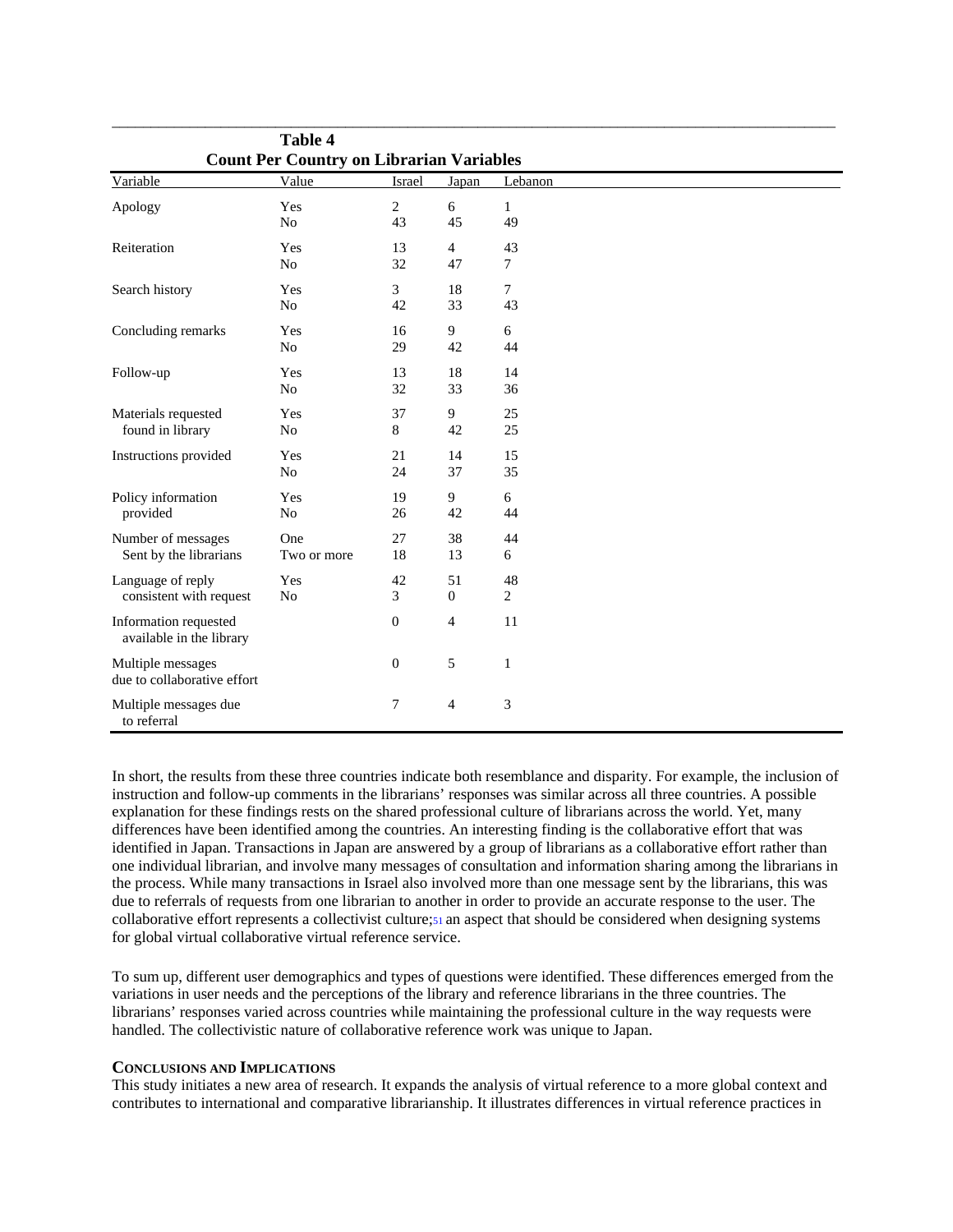academic libraries in three countries. More research is needed to identify the diverse needs of users, libraries, and librarians in virtual reference environments around the globe. This study describes cases from countries that are underrepresented in the virtual reference literature. The researchers also developed a coding scheme that could be used as a model in subsequent studies; in particular the question taxonomy for international reference services could serve as the basis for future comparative analysis.

This study identifies several challenges that may become evident upon implementation of global collaborative virtual reference services. The findings suggest that it will be necessary to incorporate culturally specific attributes into virtual reference to support collaborative work as was exemplified in the librarians' collaborative efforts in Japan. Interfaces in multiple languages are required, especially in countries where more than one main language is practiced (e.g., Arabic, English, Hebrew, and Russian in Israel; and Arabic, English, and French in Lebanon). This study also illustrates the importance of including several features in the service request form, particularly background/status of the user, language of materials requested, time period of materials requested, and type of materials requested. Users of the virtual reference services described in this study do not usually volunteer these potentially useful pieces of information unless they are asked to do so.

Future research should expand this study and include other countries and more libraries per country. Comparisons with English speaking countries would also be valuable. It is likewise important to address the best mechanism for routing questions to libraries in other countries.

**Acknowledgments**: We are grateful to Elias Choueiry, Yokiko Sakai, and Edna Tirosh for providing us with data and to Alice Robbin, Yokiko Sakai, and Debora Shaw for helpful comments on the paper.

#### **NOTES AND REFERENCES**

- 1. For example: Linda Berube, ''Ask Live! UK Public Libraries and Virtual Collaboration,'' Library and Information Research News, vol. 27, no. 86 (2003), pp. 43–50; Janet Fletcher, Philippa Hair, and Jean McKay, ''Online Librarian—Real Time/Real Talk: An Innovative Collaboration Between Two University Libraries,'' VALA 2004 Conference (retrieved August 17, 2005, from: http://www.vala.org.au/vala2004/2004pdfs/20FlHaMc.PDF); Min Huan, Haoming Lin, and Yi Jin, ''The Distributed Collaborative Virtual Reference System and its Scheduler Mechanism for Chinese University Libraries,'' Lecture Notes in Computer Science, vol. 3334 (2004), pp. 124–132; Judith A. Truelson, ''Partnering on Virtual Reference Using QuestionPoint: Guidelines for Collaboration between Academic Libraries in Australia/New Zealand and the US,'' Australian Academic and Research Libraries, vol. 35, no. 4 (December 2004), 301–308.
- 2. Steve Coffman, Linda Arret, ''To Chat or Not to Chat: Taking Yet Another Look at Virtual Reference,'' The Searcher 12 (8) (2004 (September)): 49–56; Steve Coffman, Linda Arret, ''To Chat or Not to Chat: Taking Another Look at Virtual Reference: Part I,'' The Searcher 12 (7) (2004 (July–August)): 38–46. 3. Susan Curtis, Barbara Mann, ''Cooperative Reference: Is There a Consortium Model?,'' Reference and User Services Quarterly 41 (4) (2002): 344–349.

4. Fletcher, Hair, and McKay; Truelson.

5.William B. Gudykunst, Stella Ting-Toomey, Elizabeth Chua, Culture and Interpersonal Communication (Newbury Park, CA: Sage Publications, 1988).

- 6. Coffman and Arret, ''Part II.''
- 7. Library of Congress. Global Reference Network (2003), retrieved January 16, 2005 from: http://www.loc.gov/rr/digiref/.
- 8. Truelson.
- 9. Brenda Bailey-Hainer, ''Virtual reference: Alive and Well,'' Library Journal 130 (1) (2005): 46–47.
- 10. Truelson.
- 11. Berube, ''Ask Live!...;'' Linda Berube, ''Collaborative Digital Reference: An Ask a Librarian (UK) Overview,'' Program, vol. 38, no. 1, (2004), pp. 29-41.
- 12. Huan, Lin, and Jin.
- 13. Truelson.
- 14. Berube, ''Collaborative Digital Reference: An Ask a Librarian (UK) Overview.''
- 15. Sue Rockliff, Mary Peterson, Kath Martin, and Dorothy Curtis (2005), ''Chasing the Sun: A Virtual Reference Service Between SAHSLC (SA) and SWICE (UK),'' Health Information and Libraries Journal, vol. 22, no. 2 (2005), pp. 117–123.
- 16. Angela Cannon, ''Digital Reference in Slavic and East European Studies with an Examination of Practice at the University of Illinois and the Library of Congress,'' Slavic and East European Information Resources 6 (2–3) (2005): 183–217.
- 17. Mengxiong Liu, ''Ethnicity and Information Seeking,'' The Reference Librarian (49–50) (1995): 123–134; Cheryl A. Metoyer, ''Issues in Conducting Research in Culturally Diverse Communities,'' Library and Information Science Research 22 (3) (2000): 235–242.
- 18. Lois Buttler, ''Facilitating Cultural Diversity in College and University Libraries,'' The Journal of Academic Librarianship 20 (1) (1994 (March)): 10–13; Ethelene Whitmire, ''The Relationship Between Undergraduates' Background Characteristics and College Experiences and their Academic Library Use,'' College and Research Libraries 62 (6) (2001 (November)): 528–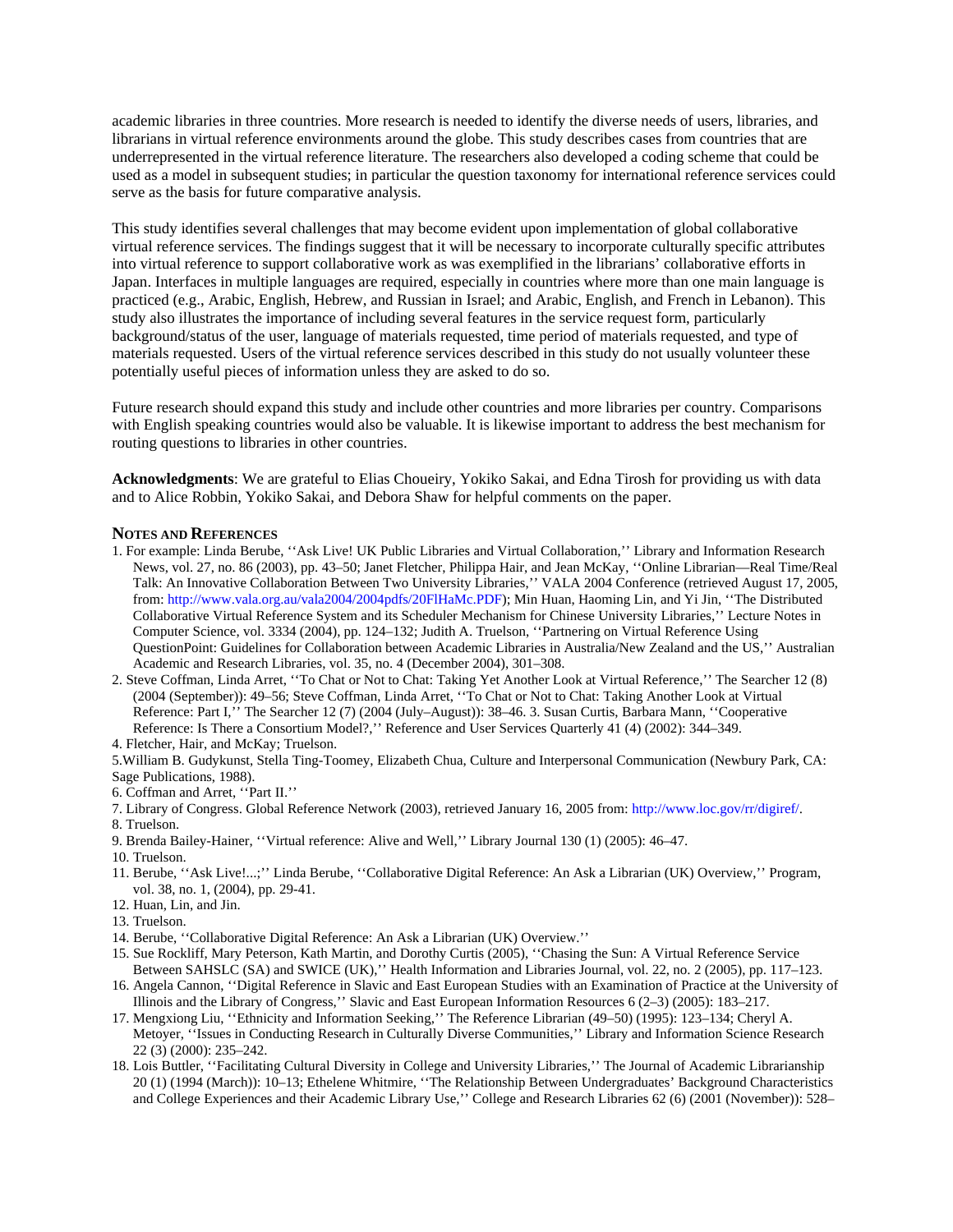540; Ethelene Whitmire, ''Academic Library Performance Measures and Undergraduates Library Use and Educational Outcomes,'' Library and Information Science Research 24 (2) (2002): 107–128; Ethelene Whitmire, ''Cultural Diversity and Undergraduates Academic Library Experiences,'' Journal of Academic Librarianship 29 (3) (2003 (May)): 148–161; Lucinda Zoe, Diane J. DiMartino, ''Cultural Diversity and End-User Searching: An Analysis by Gender and Language Background,'' Research Strategies 17 (4) (2000): 291–305.

19. Liu, ''Ethnicity and Information Seeking; Mengxiong Liu, Library Services for Ethnolinguistic Students,'' Journal of Educational Media and Library Sciences 32 (3) (1995): 239–246.

- 20. Mengxiong Liu, Bernice Redfern, ''Information Seeking Behavior of Multicultural Students: A Case Study at San Jose State University,'' College and Research Libraries 58 no. (1997 (July)): 348–354.
- 21. Zoe and DiMartino.
- 22. Liu, ''Ethnicity and Information Seeking.''
- 23. Ibid.; Zoe and DiMartino. 252 The Journal of Academic Librarianship
- 24. Yoshi Hendricks, ''The Japanese as Library Patrons: BI for Japanese Students at American Universities,'' College and Research Libraries News, vol. 52, no. 4 (April 1991), pp. 221–222; Irene Hoffman and Opritsa Popa, ''Library Orientation and Instruction for International Students: The University of California–Davis Experience,'' RQ 25, no. 3 (Spring 1986), pp. 356–360; Liu, ''Ethnicity and Information Seeking''; Liu, ''Library Services for Ethnolinguistic Students.
- 25. Zoe and DiMartino.
- 26. Hendricks.
- 27. Ibid.
- 28. Pascal Lupien, ''Bilingual Virtual Reference: It's Better than Searching the Open Web,'' Computers in Libraries, vol. 24, no. 5 (May 2004), pp. 6–8, 53–56.
- 29. Ibid.
- 30. Kristine Stacy-Bates, ''E-mail Reference Responses from Academic ARL Libraries: An Unobtrusive Study,'' Reference and User Services Quarterly 43 (1) (2003): 59–70.
- 31. The researchers are native speakers of the languages that are used to conduct the reference transactions in these three countries (Arabic, English, Hebrew, and Japanese).
- 32. Sisorsky Dov, SifriyahVasefer Be'Eretz Ysrael Beshalhei Hatkufa Ha'Otomanit (Jerusalem: The Hebrew University of Jerusalem Magnes Press, 1990).
- 33. Shmuel Sever, Irene Sever, The Library in the Society (Jerusalem: The Center for Libraries in Israel, 1997).

34. Ibid.; Sidorsky.

- 35. Ministry of Education, Culture, Sports, Science and Technology, Japan, Daigaku toshokan jittai chosa kekka hokoku, FY2004, retrieved December 19, 2005, from: http://www.mext.go.jp/b\_menu/toukei/001/index20\_16.htm.
- 36. For more information about the history of libraries and library education in Japan and a description of its national, academic, public, school, and special libraries, see Kim, Yong Won, Library and information science education in Japan. WorldLibraries, vol. 8, no. 2, pp. 39–49.
- 37. Shuichi Ueda, Akira Nemoto, Makiko Miwa, Mitsuhiro Oda, Haruki Nagata, Teruyo Horikawa, ''LIPER (Library and Information Professions Educational Renewal) Project in Japan,'' Proceedings of International Federation of Library Associations and Institutions, August 14 –18, 2005, Oslo, Norway. Retrieved December 26, 2005 from: http://www.ifla.org/IV/ifla71/papers/051e-Ueda.pdf.
- 38. For more information about the history of libraries and library education in Lebanon and a description of its national, academic, public, school, and special libraries, see: Sahar Al-Khatib and Ian M. Johnson, ''Libraries in Major Universities in Lebanon,'' Libri: International Journal of Libraries and Information Services, vol.51, no. 4 (December 2001), pp. 209–224; Lokman I. Meho, ''Libraries, Library Science, and Librarianship in Lebanon: A Selective and Annotated Bibliography,'' Bulletin of Bibliography, vol. 56, no. 1 (1999), pp. 9–14; Aida S. Naaman, ''Lebanon,'' in World Encyclopedia of Library and Information Services, 3rd ed. (Chicago: American Library Association, 1993), pp. 352–353; Elizabeth Vernon, ''Librarianship in Lebanon in the Post Civil War Period'' Third World Libraries, vol. 4, no. 2 (Spring 1994), pp. 36–41; Michael Wise and Edward Anthony Olden, eds., Information and Libraries in the Arab World (London: Library Association Publishing Ltd., 1994).
- 39. S. Francis, Libraries and Information in the Near East and Central Asia, edited by (London: British Library Research and Development Department, 1950) pp. 40.
- 40. Charles H. Busha, Stephen P. Harter, Research Methods in Librarianship: Techniques and Interpretation (New York: Academic Press, 1980).
- 41. Ibid.; Bryce Allen and David Reser, ''Content Analysis in Library and Information Science Research,'' Library and Information Science Research, vol. 12, no. 3 (July–September 1990), pp. 251–262.
- 42. Liu, ''Difficulties and Characteristics of Students.''
- 43. International Federation of Library Associations and Institutions, Reference Work Section: IFLA Digital Reference Guidelines, retrieved January 16, 2005 from: http://www.ifla.org/VII/s36/pubs/drg03.htm.
- 44. Eileen G. Abels, ''The E-mail Reference Interview'', RQ 35 (3) (1996 (Spring)): 345–358.
- 45. Kenneth Lavender, Scott Nicholson & Jeffrey Pomerantz, ''Building Bridges for Collaborative Digital Reference between Libraries and Museums through an Examination of Reference in Special Collections,'' Journal of Academic Librarianship 31 (2) (2005 (March)): 106–118; Jeffrey Pomerantz, ''A Linguistic Analysis of Question Taxonomies,'' Journal of the American Society for Information Science and Technology 56 (7) (2005 (May)): 715–728.